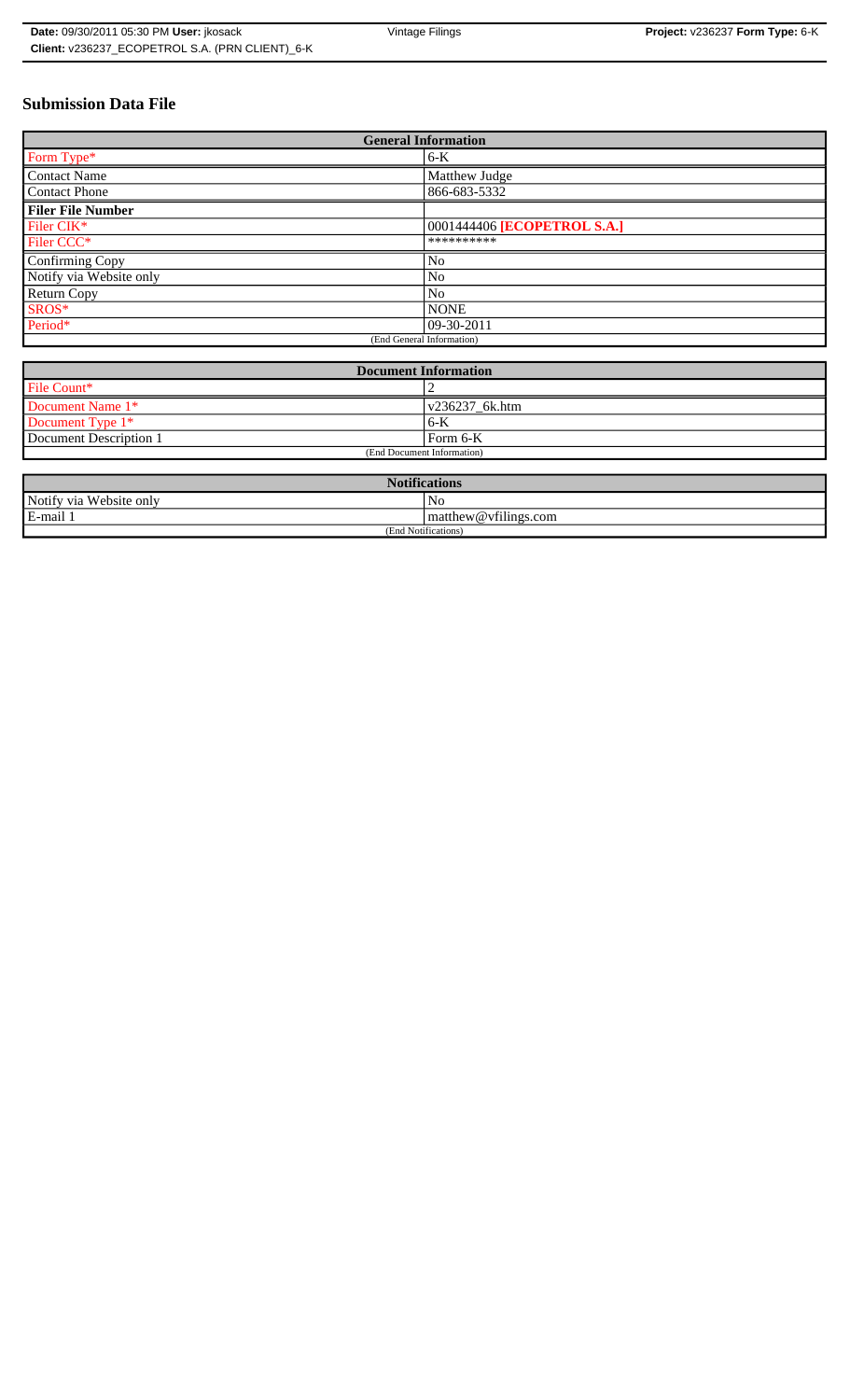#### **SECURITIES AND EXCHANGE COMMISSION Washington, D.C. 20549**  $\overline{a}$

## **FORM 6-K REPORT OF FOREIGN PRIVATE ISSUER PURSUANT TO RULE 13a-16 OR 15d-16 OF THE SECURITIES EXCHANGE ACT OF 1934**

September 2011

 $\overline{a}$ 

 $\overline{a}$ 

 $\overline{a}$ 

 $\overline{a}$ 

Commission File Number: 333-153452

**ECOPETROL S.A.**

*(Exact name of registrant as specified in its Charter)*

Carrera 7 No. 37 – 69 BOGOTA – COLOMBIA *(Address of registrant's principal executive offices)*

Indicate by check mark whether the registrant files or will file annual reports under cover Form 20-F or Form 40-F.

Form 20-F  $\boxtimes$  Form 40-F  $\Box$ 

Indicate by check mark if the registrant is submitting the Form 6-K in paper as permitted by Regulation S-T Rule 101(b)(1):

Yes □ No ⊠

Indicate by check mark if the registrant is submitting the Form 6-K in paper as permitted by Regulation S-T Rule 101(b)(7):

Yes □ No ⊠

Indicate by check mark whether by furnishing the information contained in this Form, the registrant is also thereby furnishing the information to the Commission pursuant to Rule 12g3-2(b) under the Securities Exchange Act of 1934.

 $Yes$   $\square$  No  $X$ 

If "Yes" is marked, indicate below the file number assigned to the registrant in connection with Rule  $12g3-2(b)$ : 82- $N/A$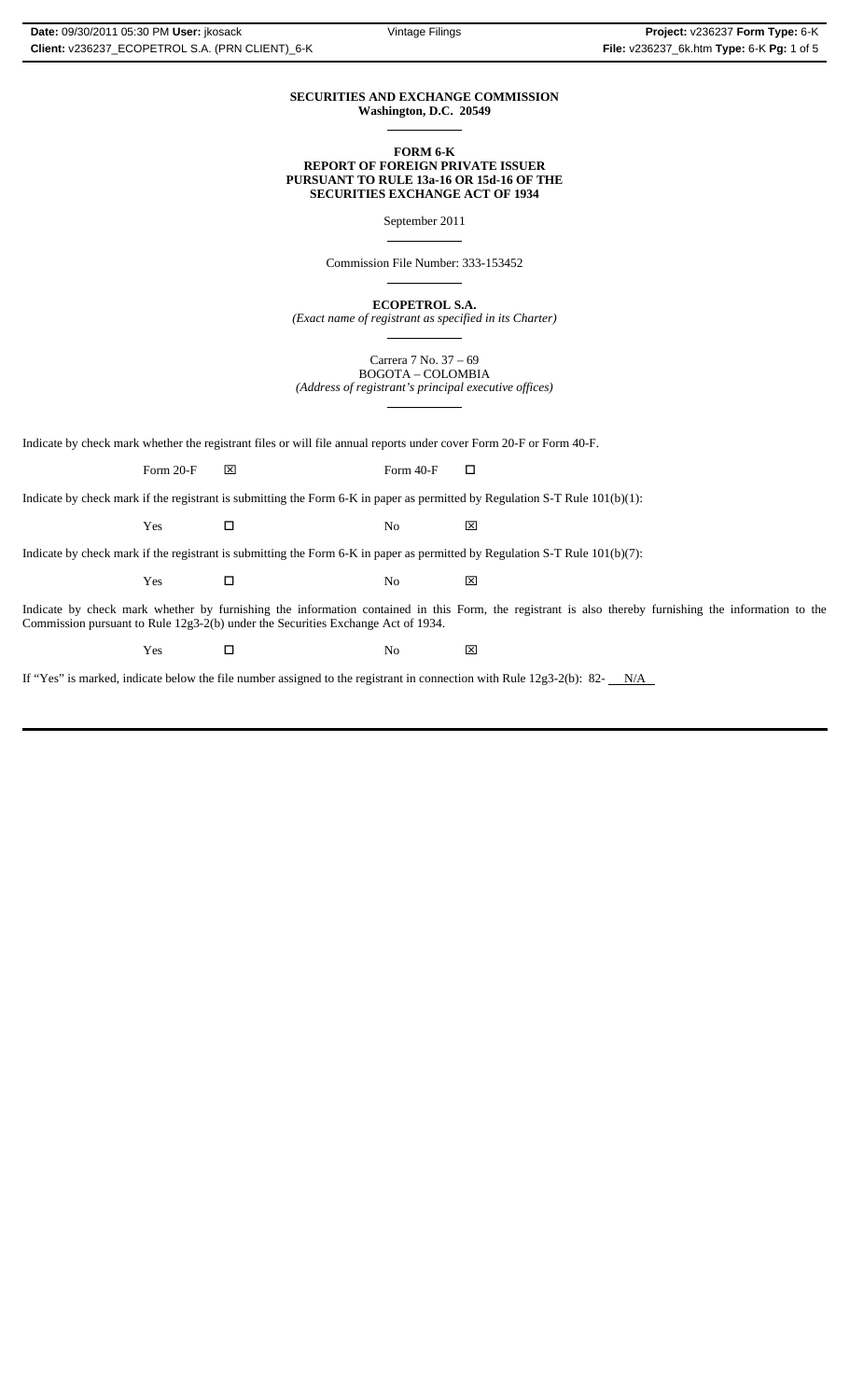

#### **Extraordinary Shareholders' Meeting**

The Chief Executive Officer of Ecopetrol S.A. hereby calls on Shareholders to attend the extraordinary shareholders' meeting to be held on Wednesday, October 12th, 2011, starting at 7:30 a.m. at Ecopetrol´s auditorium located in The Principal Building - Cr. 13 No. 36 – 24, Bogotá, Colombia.

The agenda of the meeting will be:

- 
- 
- 
- 
- 
- 
- 
- 1. Safety guidelines<br>
2. Quorum verification<br>
3. Opening by the Chief Executive Officer of Ecopetrol S.A.<br>
4. Approval of the agenda<br>
6. Appointment of the President for the meeting<br>
5. Appointment of the Commission in cha vacancy, which corresponds to the Director nominated by minority shareholders)

The resumes of the current directors and the candidate nominated by minority shareholders are available to the shareholders on Ecopetrol's Web site: www.ecopetrol.com.co through *Portal Corporativo* in the following path: Investors / Shareholders´ Meeting / Extraordinary Shareholders´ Meeting.

Shareholders that are not able to attend the Shareholders´ Meeting may be represented through a proxy, granted in writing, pursuant to the requirements provided for under Colombian Corporate Law. In order to facilitate the fulfillment of these requirements, shareholders are allowed to download from the website, various proxy models that have been designed for each relevant case.

Except for the cases of legal representation, officers and employees of Ecopetrol S.A. shall not be entitled to represent shares other than their own, while in exercise of their posts, nor shall be allowed to substitute the powers of attorney conferred upon them.

In all events, shareholders´ representation shall be subject to the rules set forth under Colombian Corporate Law and Securities Regulations, concerning illegal, unauthorized and unsafe practices by the issuers of securities.

JAVIER G. GUTIERREZ PEMBERTHY **Chief Executive Officer**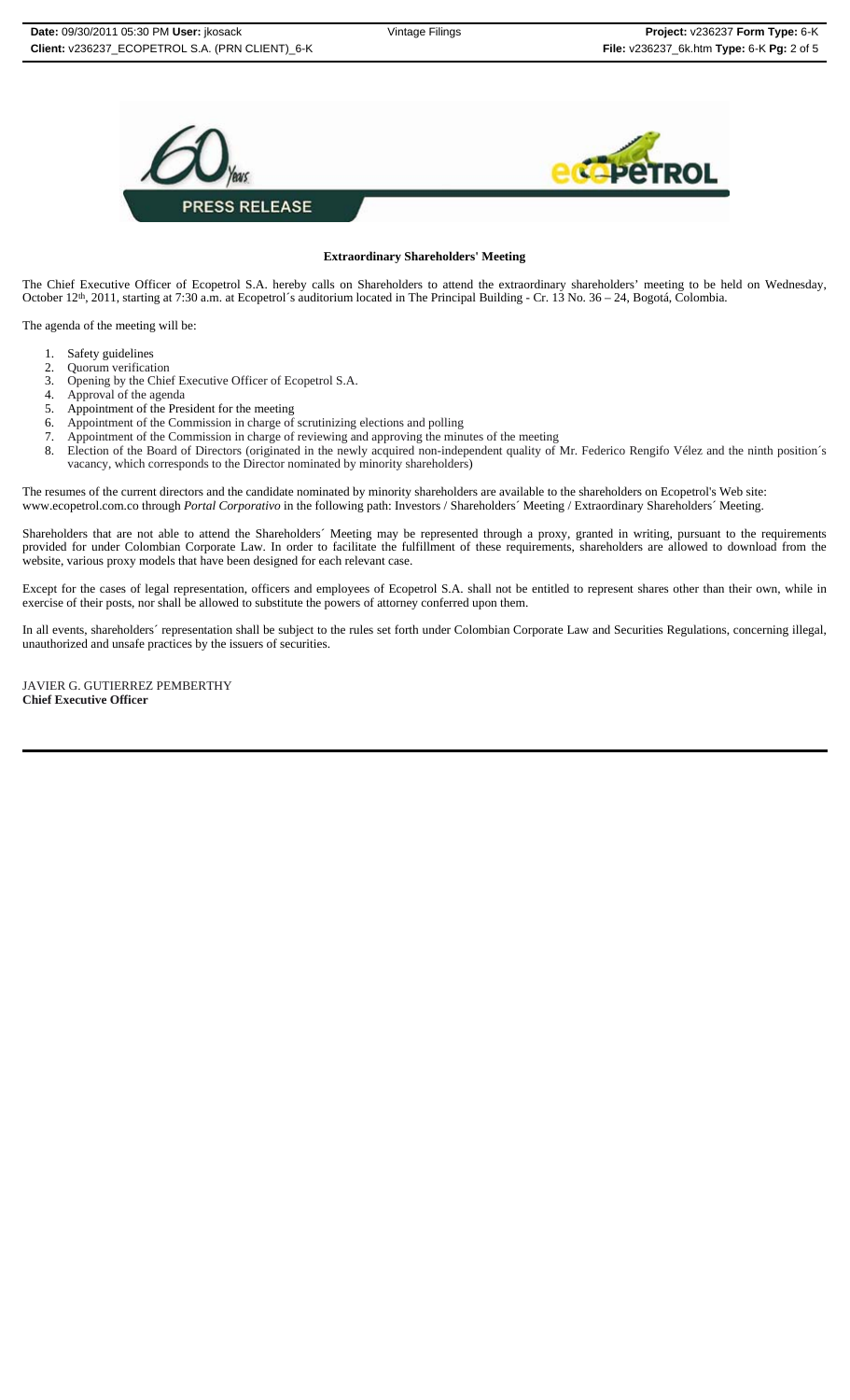



## **RECOMMENDATIONS:**

- Have your identity document at hand, and if you are representing other shares, the respective proxy.
- The doors of the auditorium and the registration spots will be opened from 6:30 a.m. onwards.
- Entry of accompanying persons will be allowed only for physically handicapped Shareholders, elder adults and under aged individuals.
- No kits (presents) or food will be provided to the attendees

### **For further information please contact:**

Shareholders' and Investors´ Office Calle 81 No. 19A-18, Edificio Country, Piso 2 Phone: Bogota: 307 70 75; rest of the country: 01 8000 113434 E-mail: accionistas@ecopetrol.com.co www.ecopetrol.com.co

**Bogota, Colombia, September 30, 2011**

---------------------------------------------------

*Ecopetrol is Colombia's largest integrated oil & gas company, where it accounts for 60% of total production. It is one of the top 40 oil companies in the world and the fourth largest oil company in Latin America. The Company is also involved in exploration and production activities in Brazil, Peru and the United States Gulf Coast, and owns the main refineries in Colombia, most of the network of oil and multiple purpose pipelines in the country, petrochemical plants, and is entering into the biofuels business.*

*This release contains forward-looking statements relating to the prospects of the business, estimates for operating and financial results, and those related to growth prospects of Ecopetrol. These are merely projections and, as such, are based exclusively on the expectations of management concerning the future of the business and its continued access to capital to fund the Company's business plan. Such forward-looking statements depend, substantially, on changes in market conditions, government regulations, competitive pressures, the performance of the Colombian economy and the industry, among other factors; therefore, they are subject to change without prior notice.*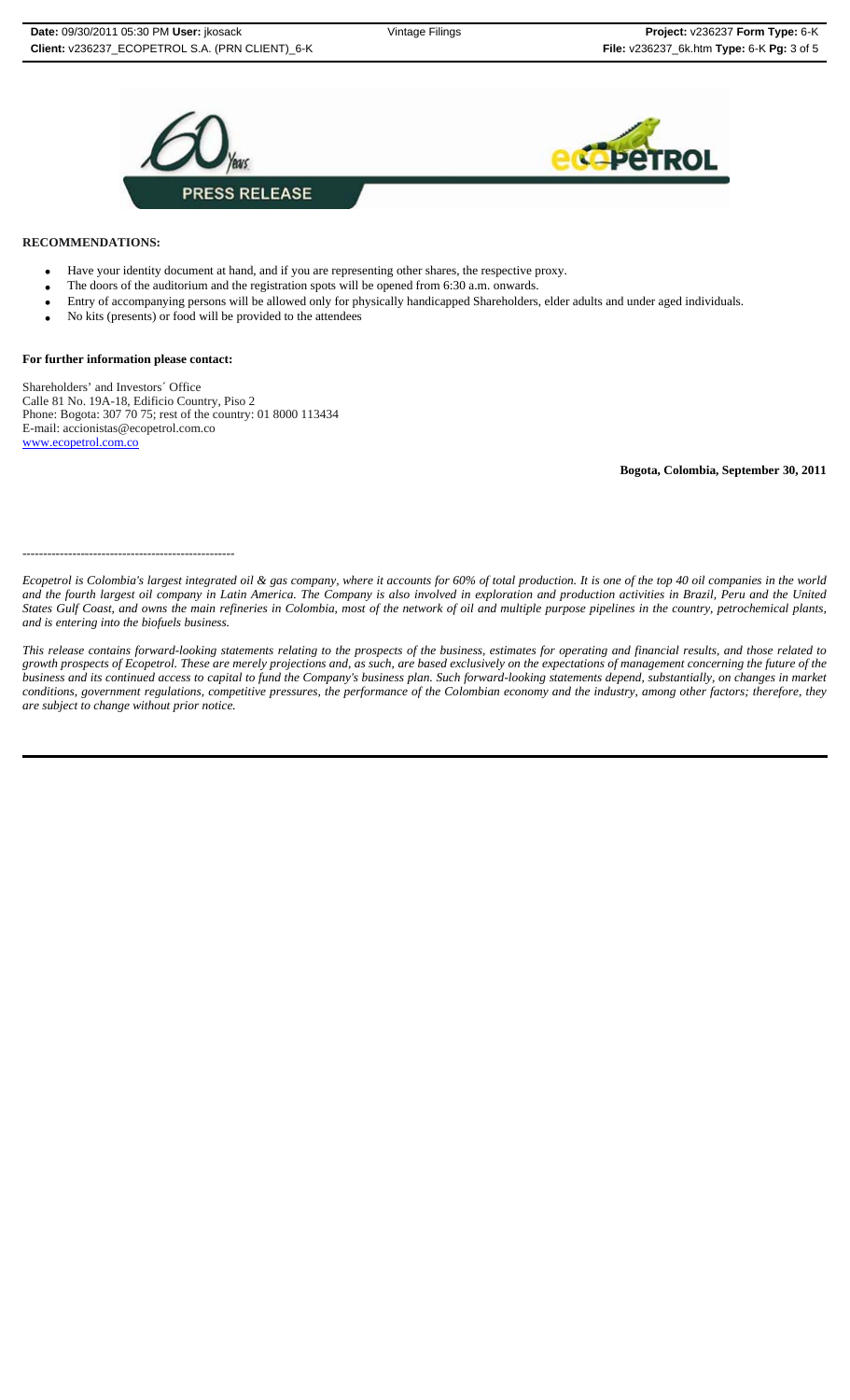

**Contact us for any additional information:**

**Investor Relations Alejandro Giraldo** Phone: +571-234-5190 Email: investors@ecopetrol.com.co

**Media Relations (Colombia) Mauricio Tellez** Phone: + 571-2345377 Fax: +571-2344480 Email: mtellez@ecopetrol.com.co Website: www.ecopetrol.com.co